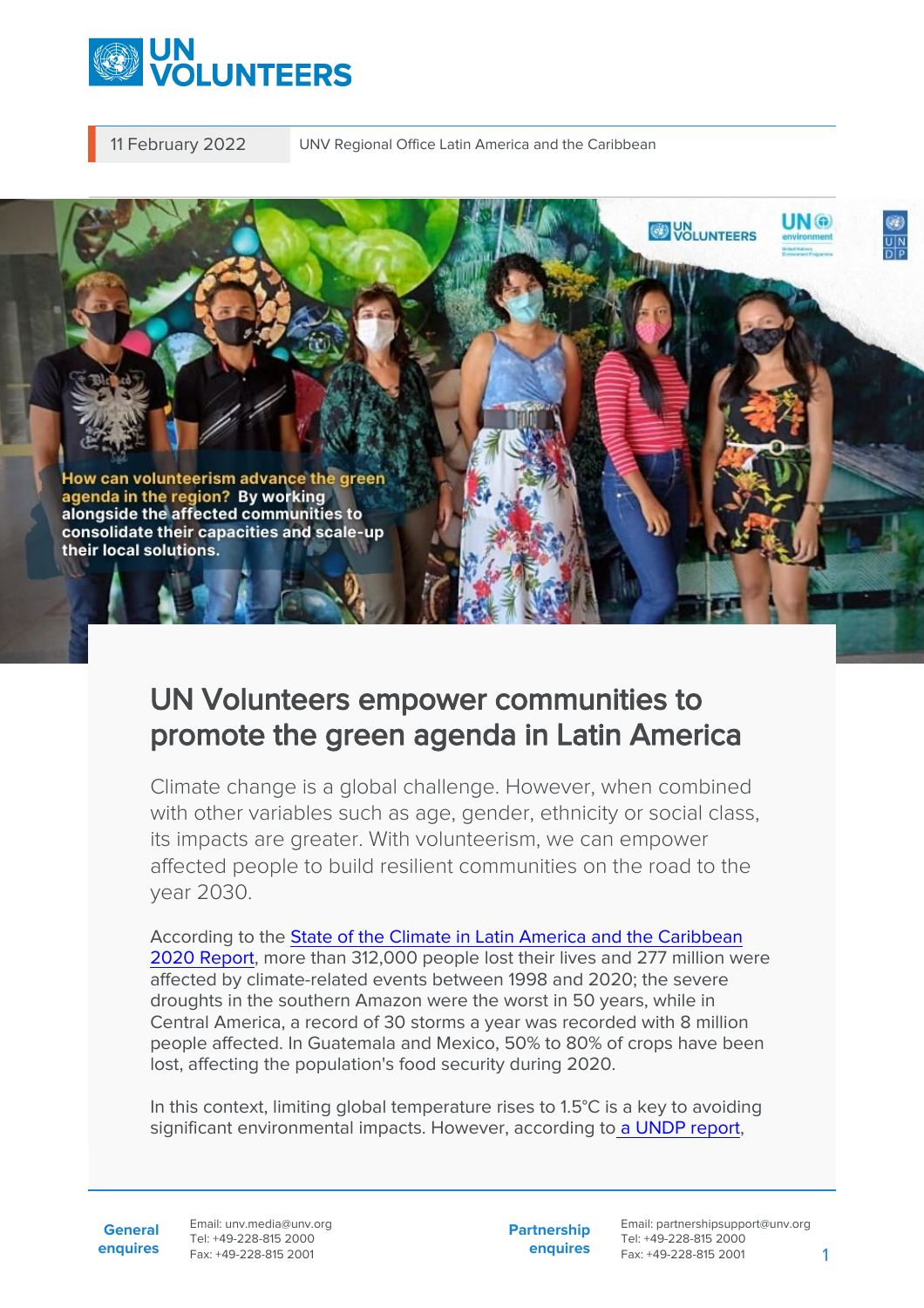

almost 50% of the major greenhouse gas emitting countries showed no progress in reductions.

**K** Rising temperatures are a problem for human welfare, especially in Latin America, where it's hot and humid. It also affects the rivers where the water level is very low. It causes fish to migrate and endangers the ecological balance and food security," --Danielle Rodrigues, UN Volunteer Local Technician for the project at Bem Diverso of UNDP Brazil

Then how can we contribute to reducing the impact of climate change through volunteering?

One possible strategy is to work with the communities who were affected to strengthen their local capacities.

"In Alto do Rio Pardo, we generate opportunities for dialogue with the affected population to determine what we can do for environmental restoration. We opted for direct planting and there are already positive results," says Cleidiana Agostinho, a UN Volunteer serving as a Local Technician for [Bem Diverso](https://www.br.undp.org/content/brazil/pt/home/projects/Bem-diverso.html) in the State of Minas Gerais, where eucalyptus monoculture has left some communities without drinking water [1].

The promise of "Leaving no one behind" also implies that the communities themselves are the leaders of their agendas. "We provide training on good hygiene practices for handling the pulp of the açaí fruit, the community's main source of income, which helps prevent diseases such as Chagas disease. In addition, together with local artisans, we develop kits that we then distribute at an affordable price," explains Danielle Rodrigues, UN Volunteer serving as Local Technician for the project at Bem Diverso of UNDP Brazil.

On the other hand, for these community solutions to become sustainable, collective efforts with the State are necessary. "We work together with government representatives, holding workshops, preparing specialized documents, as well as organizing dialogues with experts, social organizations and community leaders," says Astrid Sotomayor, UN Volunteer

General Email: unv.media@unv.org **enquires** Fax: +49-228-815 2001 Tel: +49-228-815 2000

**Partnership enquires**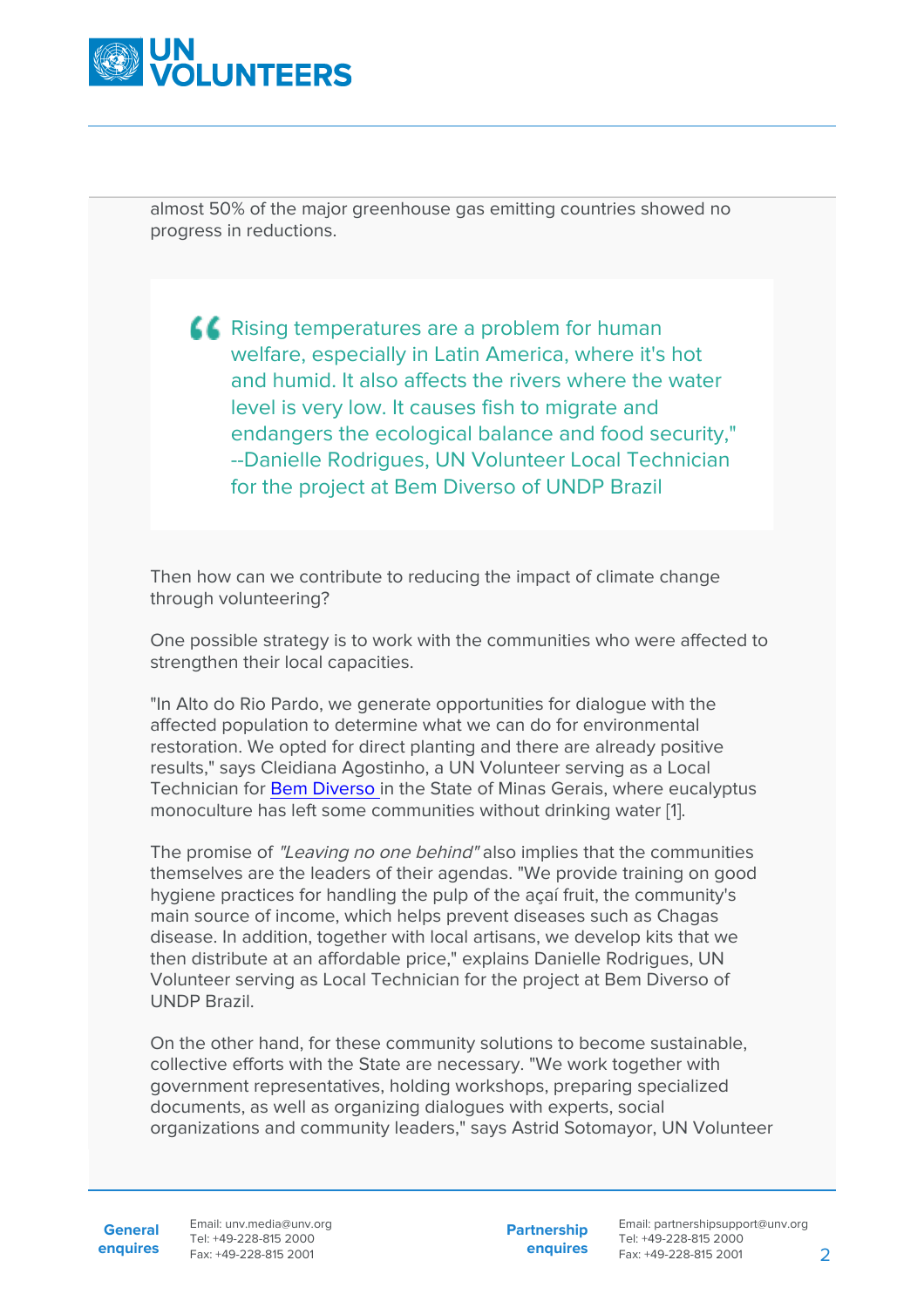

serving as Environmental Data Analyst for the UN Environment Programme's (UNEP) Global Peatlands Initiative in Peru [2].

K With the information and alliances generated, it's possible to develop cross-cutting, comprehensive public policies based on scientific evidence," --Astrid Sotomayor, UN Volunteer Environmental Data Analyst for UNEP Global Peatlands Initiative in Peru

Lastly, working with young people is the key to the green agenda. "My message to world leaders is to listen to and work with youth. We are very close to having a point of no return, and they are the ones who have the motivation to carry the intergenerational messages forward," says Astrid. "Young people are the leaders of the future. They are full of ideas to make their communities stronger and more productive," says Danielle.

Volunteering is a mechanism that articulates the different actors in society to strengthen the solutions that are already being implemented in Latin American and Caribbean communities and empower them with inclusive and participatory public policies.

[1] Eucalyptus is a tree plant widely used for cellulose production and wood exploration.

[2] Peatlands are a type of wetland that has the capacity to store large amounts of carbon.

This article was written with the kind support of Online Volunteer, Thalita Lima, and translated by Online Volunteer María Florencia Guzmán.



Latin America and the Caribbean

**General enquires** Email: unv.media@unv.org Tel: +49-228-815 2000 Fax: +49-228-815 2001

**Partnership enquires**